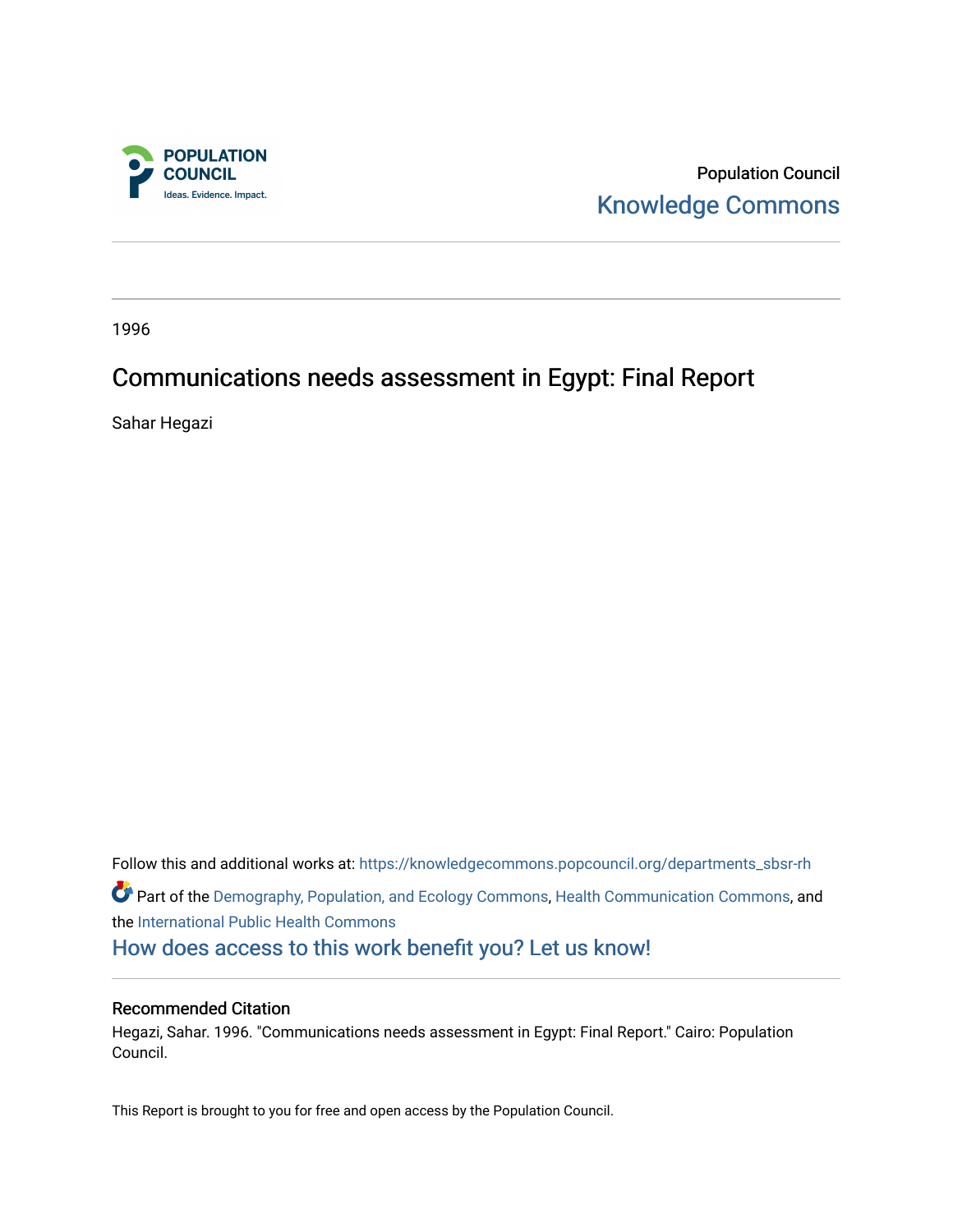# **Communications Needs Assessment in Egypt**

**Final Report**

*Sahar Hegazi*

**Cairo, March 1996**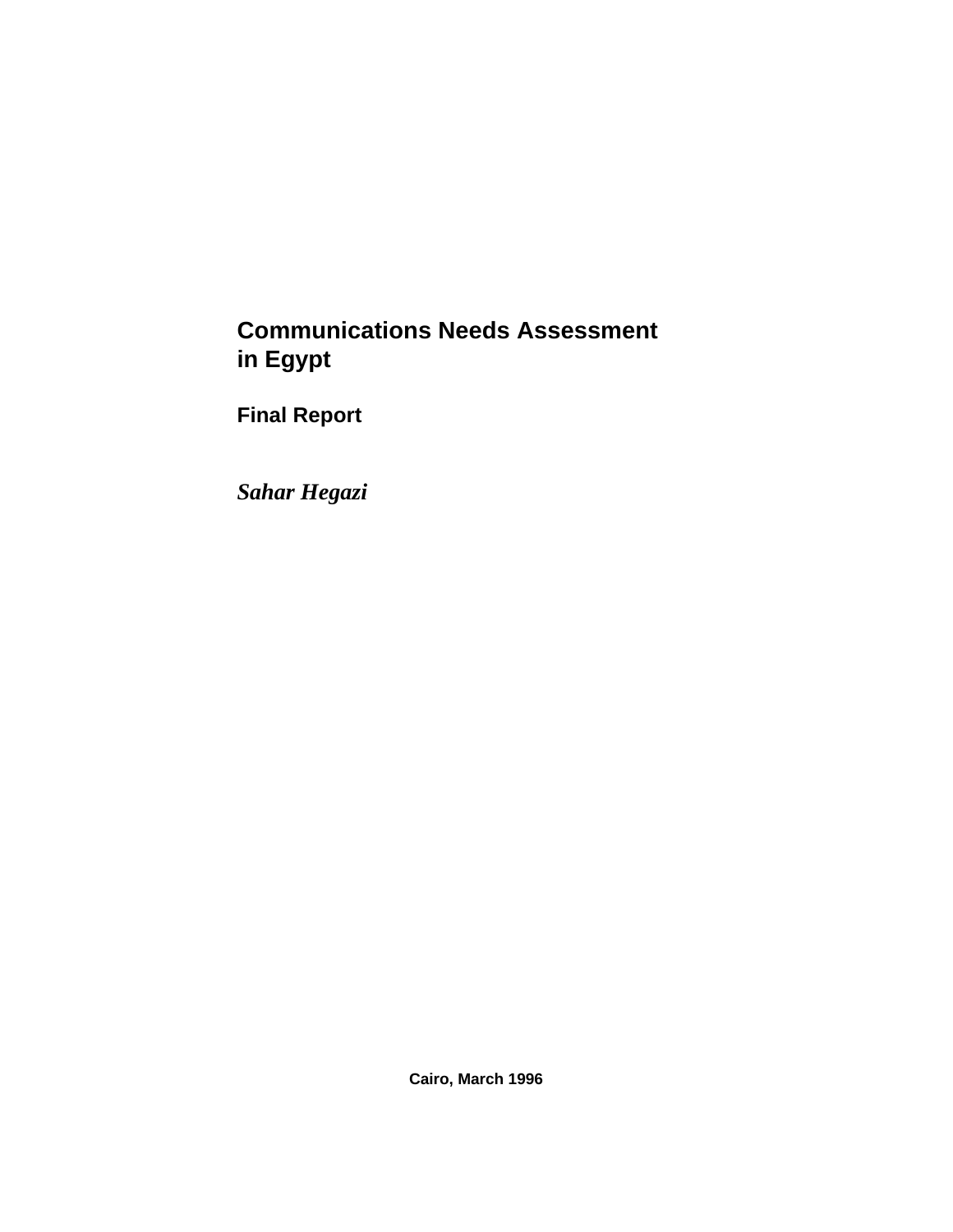#### **ACKNOWLEDGMENT**

This survey was completed during January of 1996 to gain a better understanding of the constituencies of the Asia and the Near East Operations Research and Technical Assistance Project (ANE OR/TA Project) of the Population Council. The ultimate objective is to communicate more effectively the findings generated from research conducted by the project and to enhance their utilization.

This survey was made possible through the generous time availed by the survey respondents. Their interesting comments, quotes and ideas were invaluable in assisting the ANE OR/TA project communication program to have a better understanding of its audiences' needs.

Thanks also go to the members of the newly born communication working group that emerged from this needs assessment. The members' enthusiasm and interest to work as a team towards achieving effective dissemination of research was most encouraging.

Special thanks are due to Ms. Nagwa Farag (UNICEF) and Dr. Fatma El Zanaty (DHS) for sharing their dissemination and communication plans and activities.

Finally, I would like to thank my colleagues at the Population Council / Cairo and Delhi office for their constructive comments and remarks.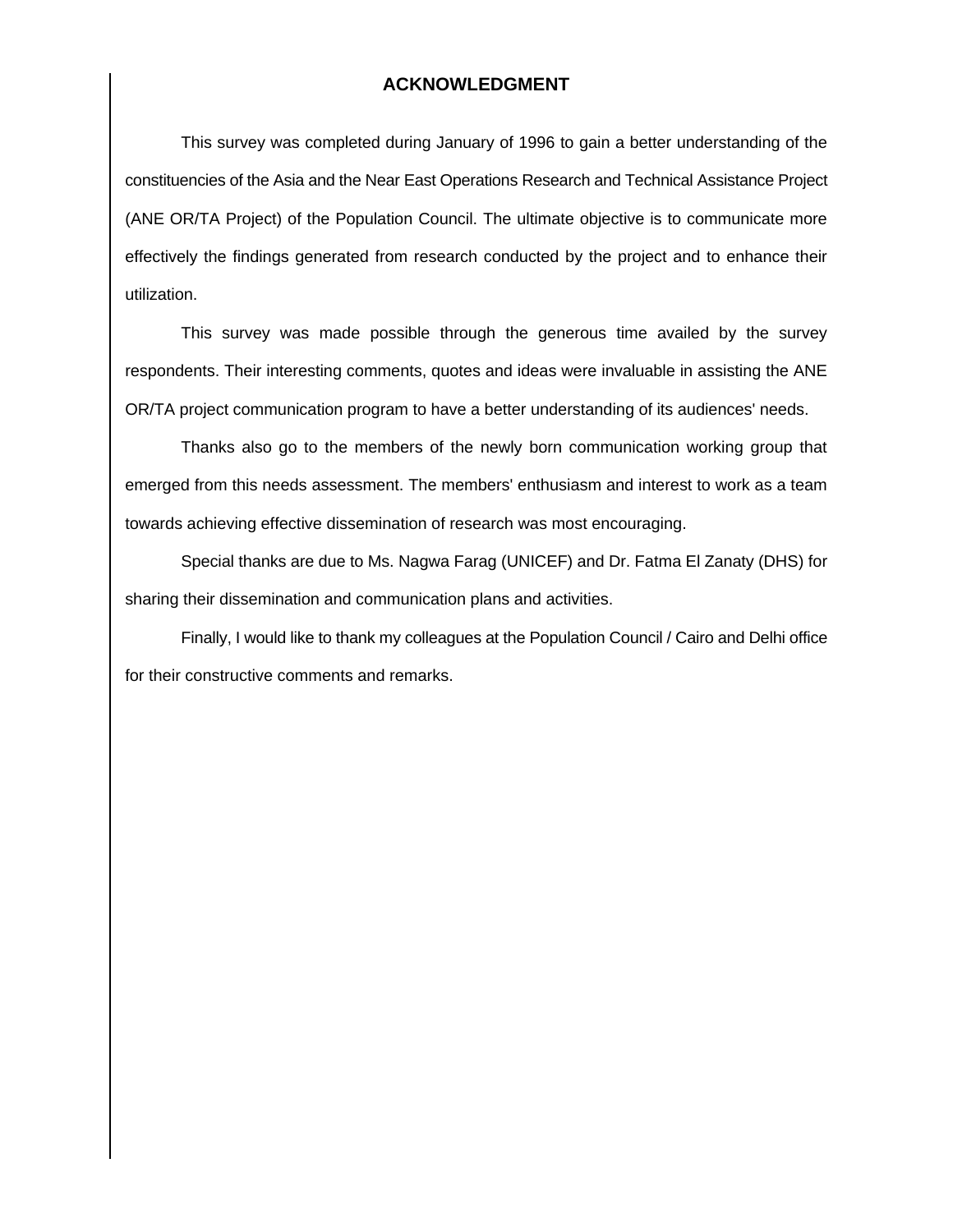## **TABLE OF CONTENTS**

| 4. Channel Mix in Disseminating Findings of ANE OR/TA Project Research7 |  |
|-------------------------------------------------------------------------|--|
|                                                                         |  |
|                                                                         |  |
| <b>Communications Round-table Discussion</b>                            |  |
| Lessons Learned from the Needs Assessment and Follow-Up Activities 11   |  |
|                                                                         |  |
|                                                                         |  |
| Appendices                                                              |  |
|                                                                         |  |
|                                                                         |  |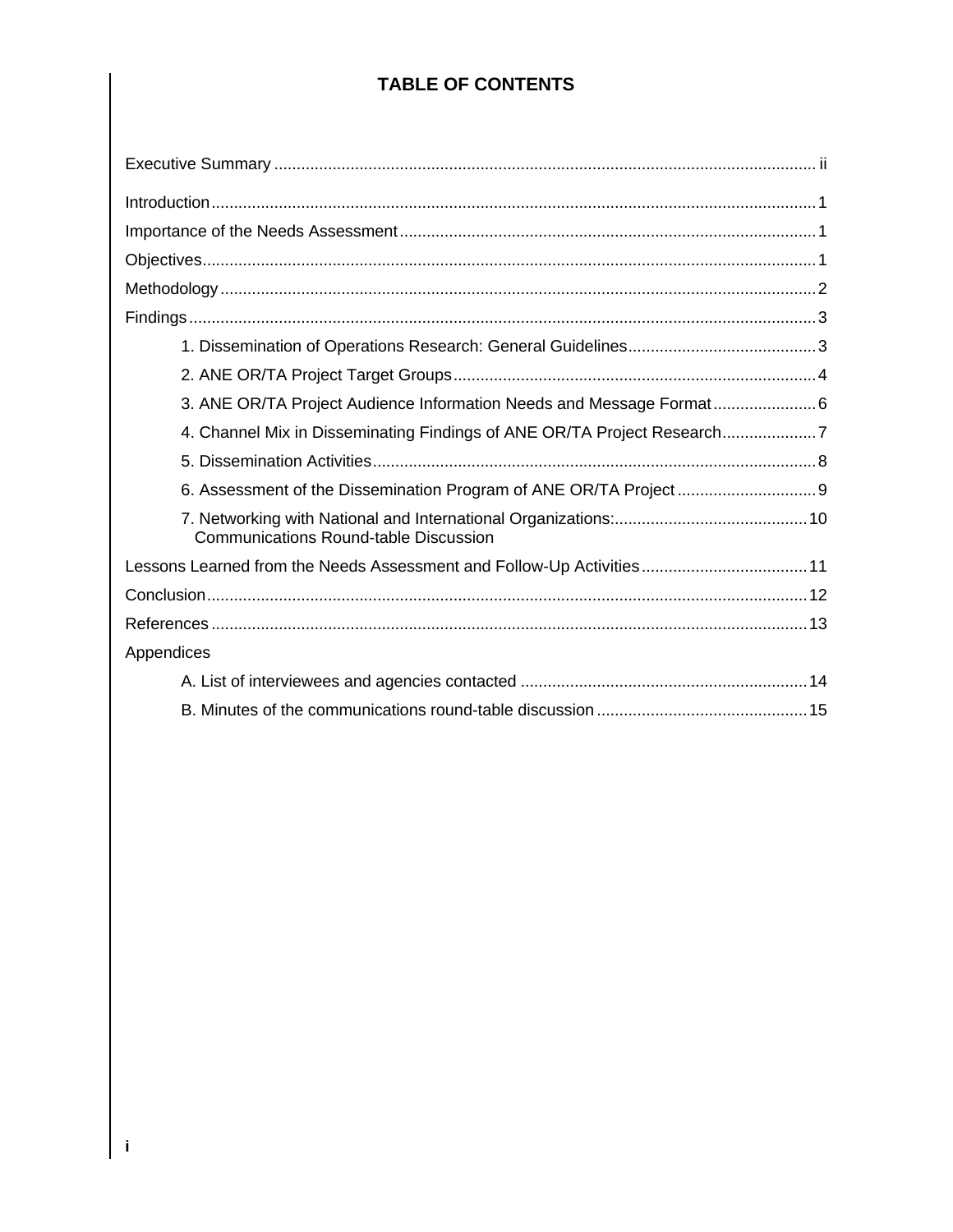#### **EXECUTIVE SUMMARY**

The recently approved dissemination strategy of the Population Council's ANE OR/TA Project aims to improve the communication process for diffusing study results, enhance their utilization and institutionalize the OR communications methods in each of the ANE OR/TA countries. One of the first steps in implementing this new strategy was to take a fresh look at the communications needs within each country. A communications needs assessment was conducted to carefully re-examine the range of target audiences, define the type of messages each responds to best, identify the most appropriate mix of media for transmitting those messages and consolidate linkages with other communications professionals working within related fields. This exercise has been conducted in Egypt between January and March 1996.

The methodology of this assessment was based on conducting a series of in-depth interviews with key informants from ANE OR/TA Project audiences and organized a round table discussion with communications professionals to review reactions to past communications activities in Egypt (both those of the ANE OR/TA Project and other research activities) and to explore the ways and means for improving the content, presentation and production of future communications products.

Findings revealed a broad sense of satisfaction with the ANE OR/TA dissemination activities among all of the project's constituencies in Egypt. The Research Summaries have been appreciated as an effective tool to disseminate research by senior officials (within the Egyptian Government and donor community) while program managers highly valued final reports and end of project seminars. Mid-level managers and clinicians found the production of Arabic language materials particularly helpful. There was a strong consensus that follow-up / small group meetings, after holding a large seminar where the final report is released, are most effective to ensure the utilization of research. It was mentioned that dissemination seminars provide an opportunity for an exchange of experiences about other programs. The Evaluation techniques used by other organizations were also useful to learn about.

An unexpected outcome of the Egyptian Communications Needs Assessment has been the formation of a nascent professional association of communications experts in the field of population. This group, convened to discuss operations research communications activities, saw a pressing need to increase opportunities to meet and discuss wide ranging issues concerning their field of work. The group decided to meet every quarter to enhance their professional development and facilitate the sharing of information.

This Needs Assessment will strengthen the basis for implementing forthcoming dissemination activities. The important lessons learned from this exercise will not only be useful to the dissemination program of the ANE OR/TA project, but also to other OR Projects and similar programs in other organizations' both within Egypt and in other countries.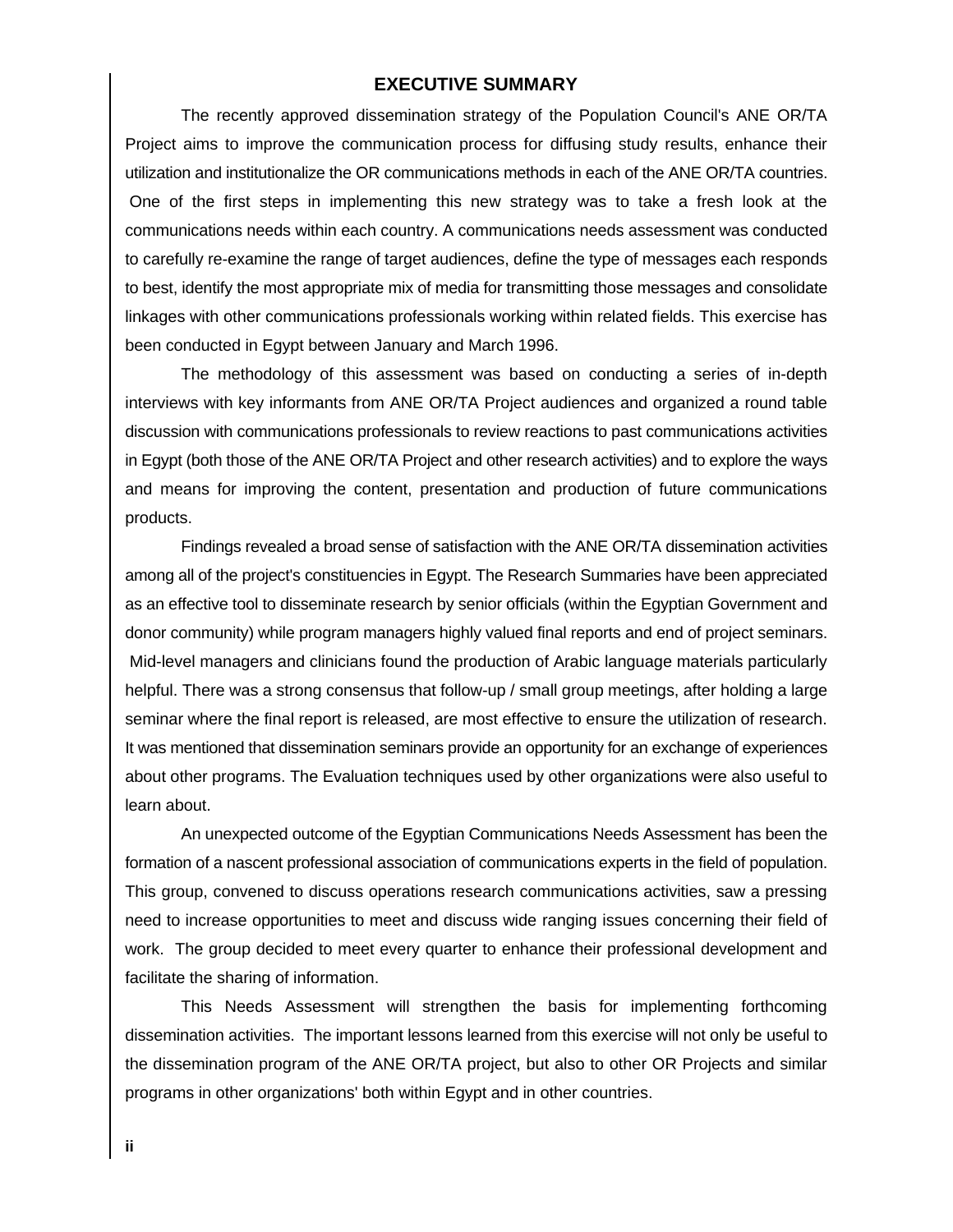## **INTRODUCTION**

During the first phase of the ANE OR/TA project (1990-1995) a dissemination strategy was developed to guide the communications activities and systematically address the objectives of communicating the studies findings to a diverse array of audiences within each country, regionally and internationally. Several activities were undertaken to create a coherent and unified framework for disseminating results and informing our audiences of recent project developments.

The evaluation of the project's first phase provided insight for exploring new avenues for dissemination. The objective is to extend the reach of the dissemination activities to a wider range of audiences by improving the focus of the messages and using the most suitable channels. The diversification of dissemination activities on the local as well as the regional level will enhance the utilization of research findings and will bring about a greater impact.

## **IMPORTANCE OF THE NEEDS ASSESSMENT**

The needs assessment is an information gathering process for analyzing the strengths, weakness, and identifying the opportunities for improving the communication and dissemination activities. Information on the barriers to the dissemination process and the means to overcome these problems are one of the results of this exercise (Taylor et al, 1987; Katz, et al, 1993 and Maibach & Parrott, 1995). Learning more about the different audiences is a prerequisite to developing a more effective program. This needs assessment also addresses the overall ANE OR/TA Project objective of institutionalizing the OR communications procedures in each country.

## **OBJECTIVES**

The **long term** objective of the needs assessment is to enhance the utilization of research findings, to increase the acceptability, accessibility and the quality of family planning services. The **short term** objectives are:

- 1. Refine the definition of the ANE OR/TA Project sub-target groups within the countries,
- 2. Assess audience knowledge and views of the existing dissemination activities of the ANE OR/TA Project and their strengths and weakness,
- 3. Identify the audience specific information needs related to operations research,
- 4. Classify channels mix catered to these needs, and suggest a message format for strategically targeting their presentation.
- 5. Develop a network with other national and international organizations.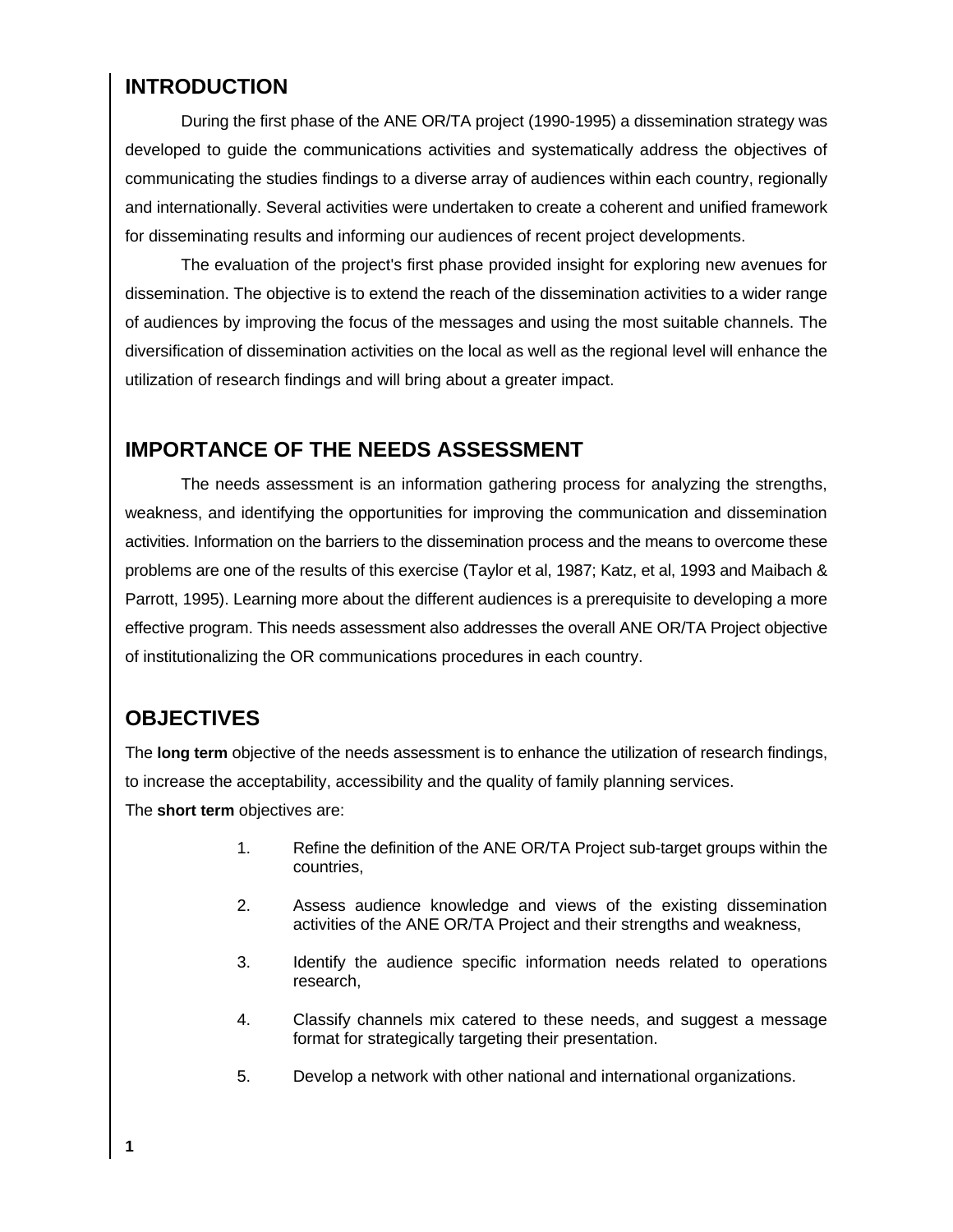### **METHODOLOGY**

In conducting the communications needs assessment three main techniques were utilized. One was a review of the dissemination activities of two agencies that regularly communicate results of research. This was implemented through interviews with key staff in these organizations. Second, in-depth interviews with a selection of our target audiences were conducted. Third, a participatory group discussion of selected communications specialists involved in population communications activities was held. This discussion served to establish a stronger network with the ANE OR/TA project collaborators.

#### *1. Review of Other Agencies Conducting Research*

It is important to know how other organizations have approached the dissemination of their research. This technique helped to reveal what others have done, what kind of materials and messages they produce, how successful they are, how they measure their effectiveness and what are the barriers they face. The survey also provided important information on some of the resources in implementing communication activities. These resources include editors, publishers, graphic artists...etc. Assessment of other cooperating agencies was also important in identifying possible means of mutual cooperation.

#### *2. In-depth Interviews of the ANE OR/TA Project Audience*

Six informants were selectively chosen for the in-depth interviews from the ANE OR/TA project's largest audiences in Egypt. The ANE OR/TA project target groups are classified into the following three categories: 1) decision and policy makers 2) service institutions (locally and regionally), and 3) donors and international foundations. The questionnaire addressed basic concerns about the knowledge of the ANE OR/TA project activities, their strengths and weaknesses and more effective tools for disseminations. The survey provided indicators of audience feedback on some of the forthcoming dissemination activities such as using electronic medium in dissemination. It also probed into the information needs of our target groups and the relevant messages to address these needs. In addition, it revealed some information on effective channels for different groups and related activities to dissemination of research. *(For a complete list of interviewees and agencies contacted, please refer to Appendix A).*

#### *3. Expert Group Discussion*

The communication officer of the ANE OR/TA Project initiated a round-table discussion with experts in the field of population communication. The meeting, which was held at the Population Council office in Cairo, facilitated a sharing of common issues and concerns (such as target audience knowledge and preferences), and coordinating communications activities. In addition, it provided an overall picture of the communication environment and allowed for a better understanding of the information needs of other communication programs. *(Minutes of the first meeting of the communications round-table discussion is available in Appendix B).*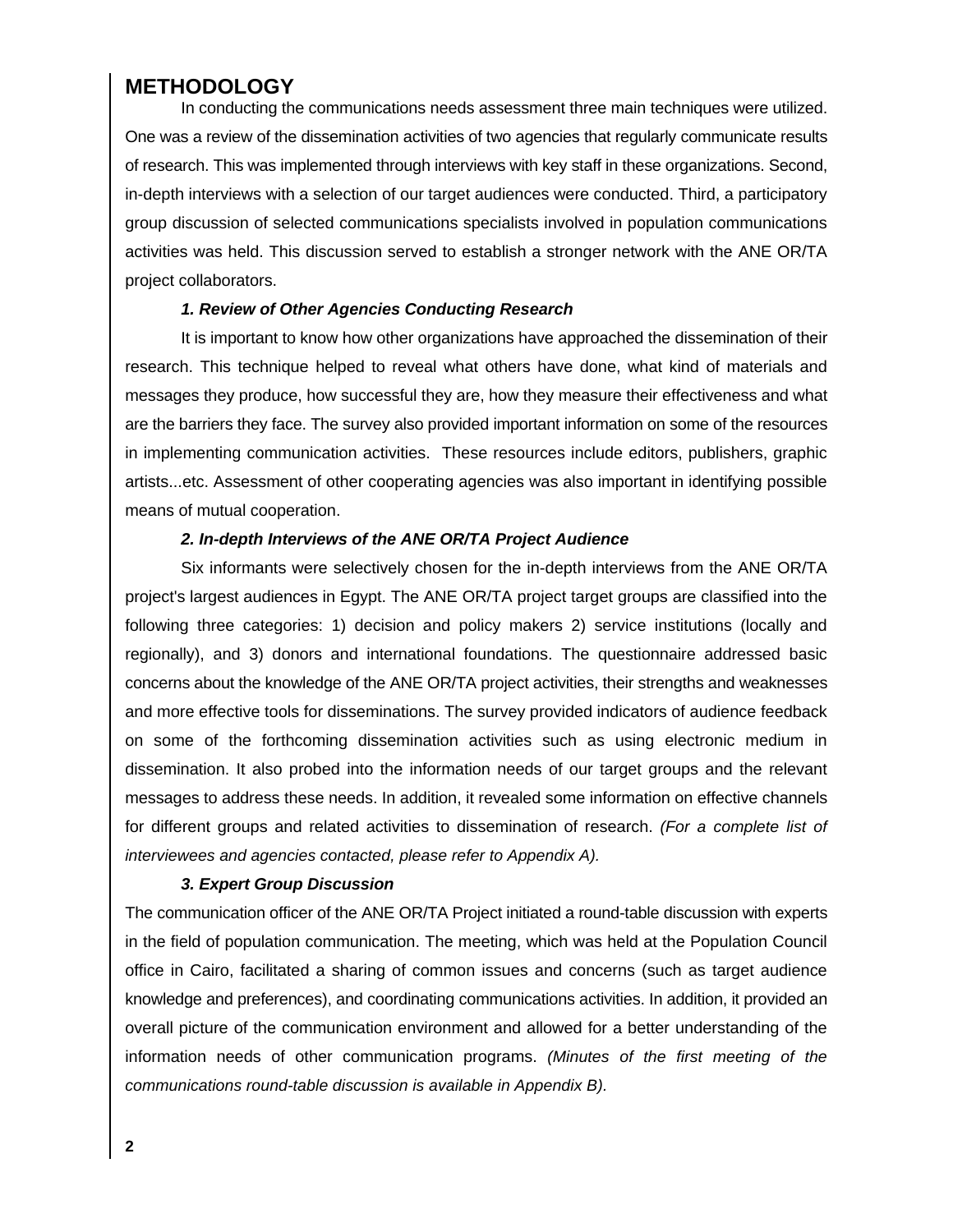### **FINDINGS**

The information presented on the following pages synthesize the data collected from the agency review survey and the in-depth interviews of this needs assessment. The first section outlines general guidelines and information to dissemination of research. Another part reviews findings on defining target groups, message format, channel mix, and targeted activities. A special section presents an assessment of the dissemination activities of the ANE OR/TA project and audience preference of different channels and other communication activities. Finally, a discussion on networking with other national and international organizations is presented.

#### **1. Dissemination of Operations Research: General Guidelines**

Operations research is properly defined as a process of conducting programmatic research that involves mangers and policy makers in the design, implementation, dissemination and of the research. In some cases it is referred to as a management tool to provide information from the field that is not otherwise available to policy makers or to program managers. The communication of findings is therefore, a critical activity.

In order to be effective, dissemination activities must address the right audiences and "talk their language". Forming teams that collaborate not only to conduct research but also to disseminate the findings and ensure utilization is one of the vital elements of the dissemination process as one respondents mentioned. When disseminating the results of any study, the communication objectives of planned activities should be clear to better direct the activities. A corollary of the needs assessments was sharing information about professional resources for conducting communications tasks. A list of contact persons of translators, editors, computer graphic specialists, local photographers, art designers and printers was compiled.

#### **2. ANE OR/TA Project Target Groups**

The ANE OR/TA target groups were analyzed on three levels: local, regional and international. The local level includes NGOs, government officials at the Ministry of Health and Population, Ministry of Social Affairs, the National Population Council as well as other government offices. Regional organizations include syndicates and NGOs, (eg. IPPF regional office for the Arab World). On the international level, bilateral donors, United Nations organizations as well as international NGOs were identified in Cairo.

Two procedures were adopted to refine the understanding of the ANE OR/TA project target groups in Egypt. The first one is to follow a more systematic approach to reach the government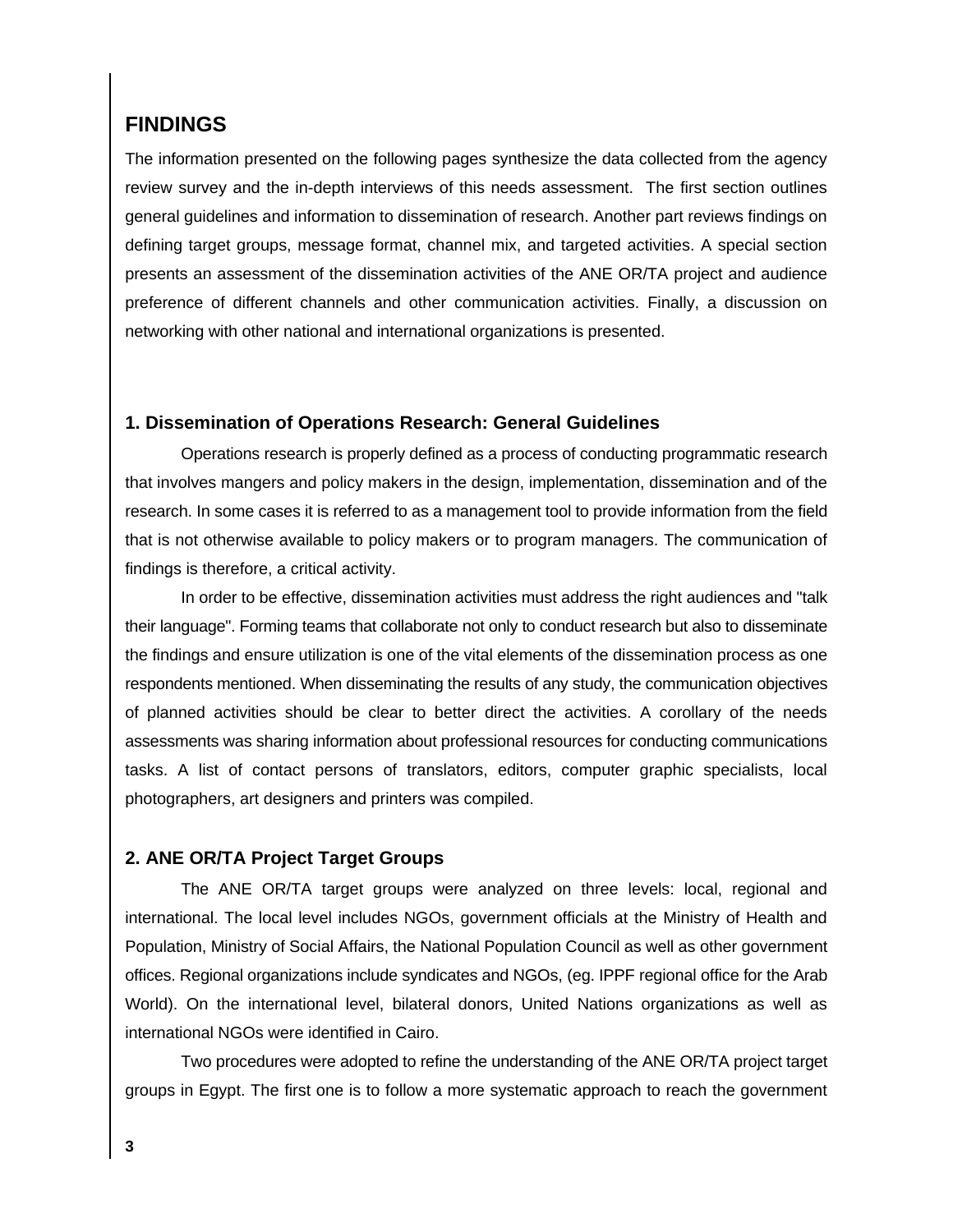bodies and NGOs. The second is to explore contacts within the media, women groups and syndicates as new groups that were not considered. In order to sharpen the definition of the ANE OR/TA target groups each of these general categories were investigated horizontally and vertically.

A horizontal investigation means that the different sub-groups within each category, were identified. For example, on the local level, it is vital to involve officials at the governorate level in addition to those at the central offices in Cairo. On the international level, research organizations, cooperating agencies and donors should be better addressed to inform them of the development and the outcomes of the research conducted by ANE OR/TA Project. Organizing special donor meetings, for example, at the interim and final stages of research could be another way to disseminate and utilize research. In all cases, the dissemination program should try to capture as many sub-groups as possible within each of the ANE OR/TA project categories. This could be achieved by reviewing the organizational directories or by mailing a bio-data information sheet to be followed up by phone.

A vertical investigation is another approach to identify the missing target groups. In one interview, it was indicated that women groups, should be more engaged in dissemination of research. NGOs working on the community level should also be involved to ensure a wider diffusion of information. Other groups that have not been approached before, such as the medical syndicates, should receive more attention.

Media are another category that should be addressed systematically to disseminate relevant research information especially those results which are of public concern. The selection of the messages, their content, the identification of the media professionals to cooperate with and the type of medium should be well studied. In most of the interviews a great interest was expressed in using this source of public information as one way of creating public awareness. This cooperation will be most effective if it is linked to the Information, Education and Communication Center (IE&C Center) of the State Information Service. Some of the issues thought to be relevant for media discussions as mentioned by the interviewees are:

 $\checkmark$  Women and reproductive health issues,

 $\sqrt{\ }$  Maternal and child health care,

 $\checkmark$  Nutrition,

- $\blacktriangledown$  Male responsibility in family planning and reproductive health,
- $\checkmark$  Women's autonomy,

 $\checkmark$  Combating rumors, especially regarding newly introduced methods.

In many ways, media cooperation should include raising awareness of media professionals and introducing them to complex and diversified issues, mentioned above. This will facilitate reporting and will minimize misconceptions about these subject matters. During the ICPD, though, some journalists were actively involved in covering the conference, many reports focused on single issues (like abortion), with a lot of sensationalism and subjective arguments. Some of the survey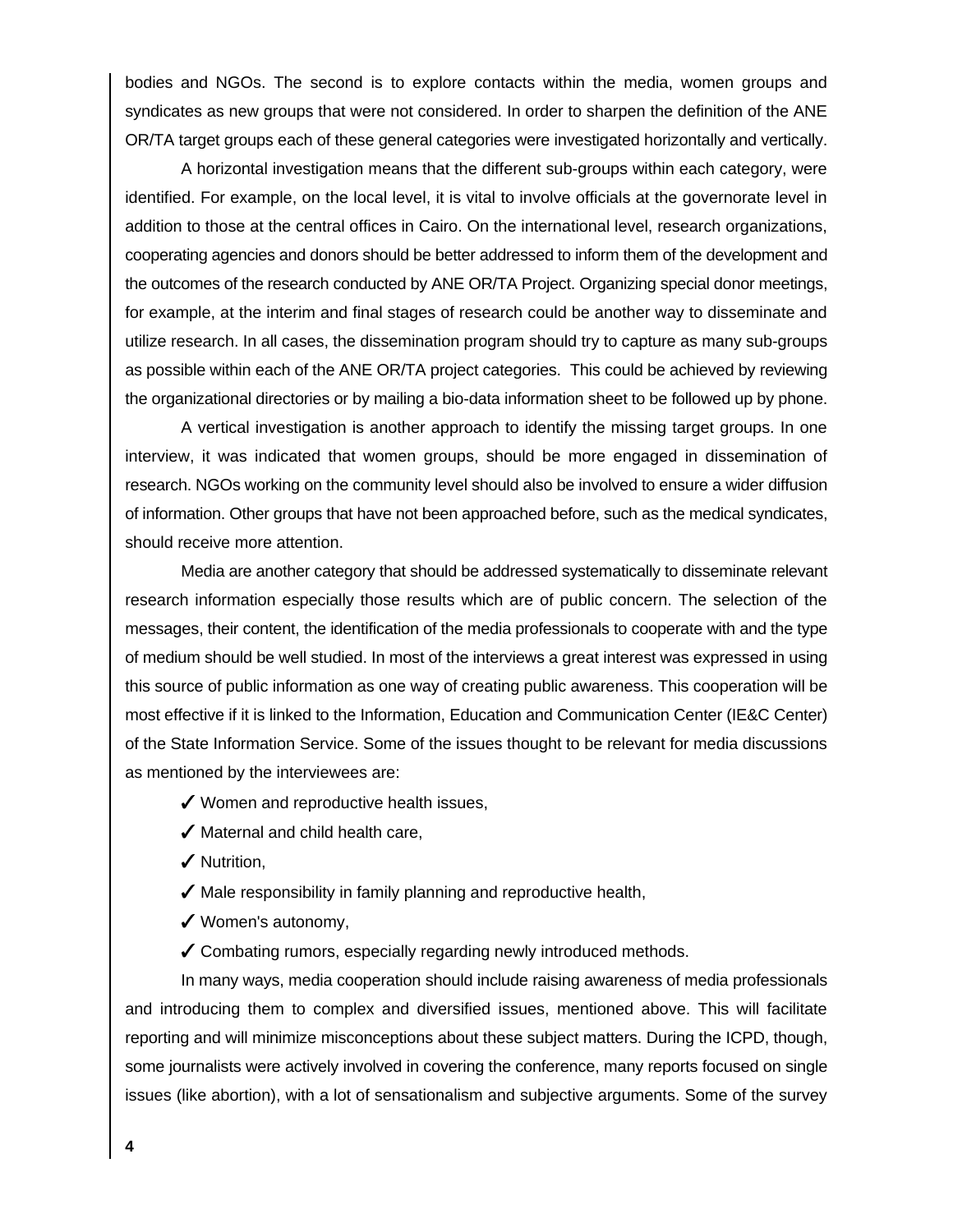respondents have traced this to their lack of scientific information and lack of knowledge of specialized sources that could provide such information.

One way to initiate more cooperation with media is to hold a small scale meetings with reporters of major newspapers such as (Al Ahram and Al Akhbar representing the two major daily newspaper in Egypt) in addition to women magazines like (Nesf El Donia, and Hawa) to discuss current issues and research findings. Organizing similar meetings as new research projects are completed will open more channels of communications.

#### **3. ANE OR/TA Project Audience Information Needs and Message Format**

Every target group uses the findings of operations research differently based on its interests and needs. In addressing program managers and policy makers, for example, it was indicated that the focus should be on the findings and the recommendations related to policy implications. These findings should also be laid out in a simple format, easy and feasible to implement. It was mentioned that recommendations in particular should be directly relevant to on-going programs.

Policy makers think that the message of operations research should clarify the major outcomes in every research while highlighting how the research has contributed to the improvement of the overall program. Some of their interest areas were mentioned to be quality of care, training, cost and sustainability. For them, brief summaries, preferably in Arabic, could be an effective tool for dissemination as opposed to lengthy final reports. Special briefing sessions were also recommended to allow for more feedback.

Program managers, on the other hand, need the information generated by operations research for project design, setting program objectives, modifying project implementation, improving standards of services and upgrading providers' skills. Service providers have similar information needs but with more focus on issues related to clinical practices, counseling and client-provider relationship. Researchers sampled in the needs assessment expressed their need to learn more about methodological issues as sampling techniques, study designs..etc.

The majority of respondents indicated that the ANE OR/TA Project materials should continue to emphasis information concerning problem identification, methodology, findings, discussions and recommendations. It was mentioned that messages communicating findings of operations research should be brief, concise, clear in analysis and presentation, and has strong visual elements. Whenever possible, providing the results of research in Arabic was believed to be an important way of conveying information. It is worth mentioning that the majority of interviewees mentioned that they share findings of operations research with other professional colleagues in other fields. This implies an expansion in the reach of the operations research messages to many other groups.

### **4. Channel Mix in Disseminating Findings of ANE OR/TA Project Research**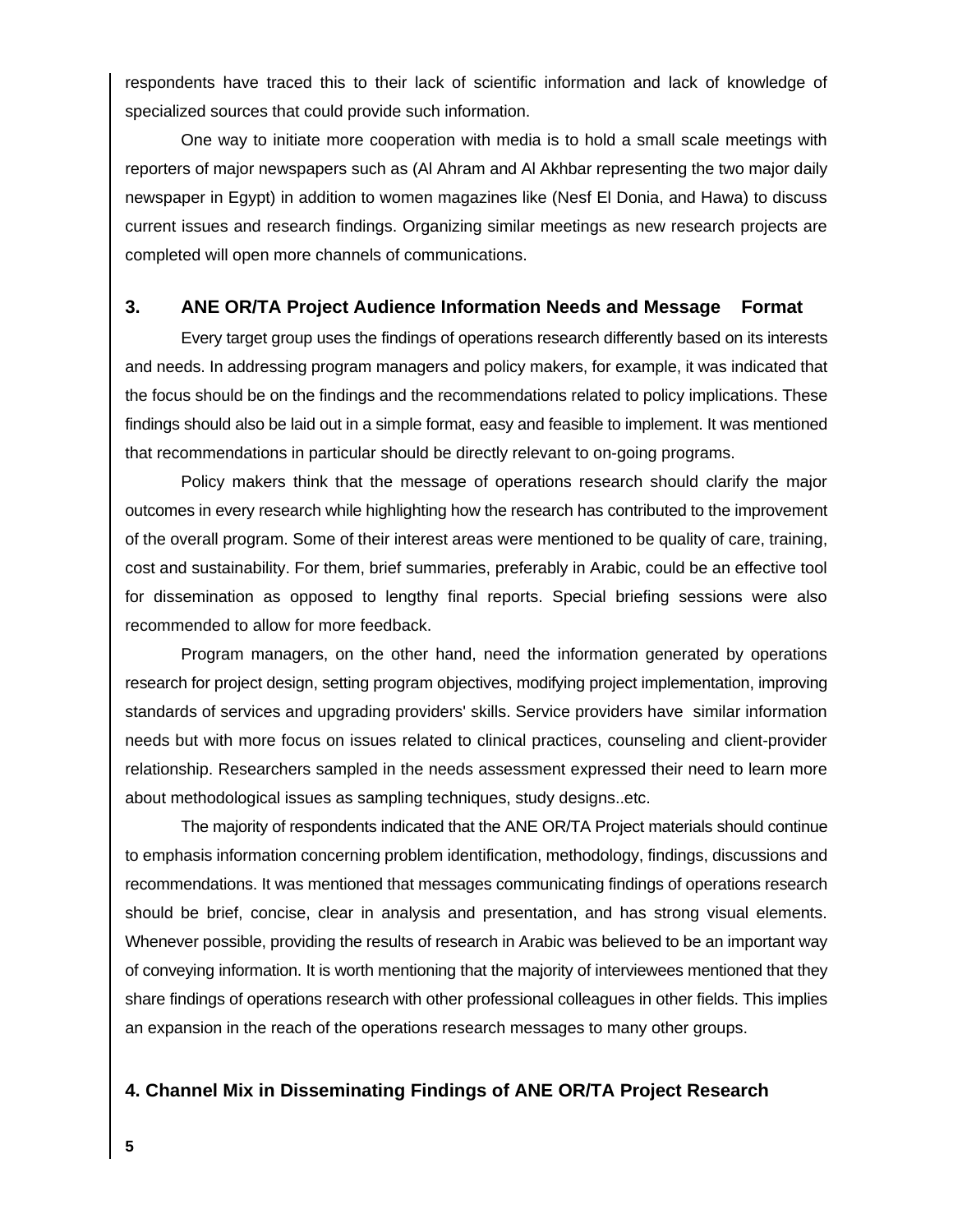The ANE OR/TA Project Dissemination Strategy, classified operations research channels into the following three categories: 1) Interpersonal channels, which include seminars, workshops, conferences, and special briefings; 2) Print channels, such as final reports, summary reports, information and media kits as well as other print tools like using quotations of officials regarding their opinion on a research study, and producing a poster highlighting significant findings in a graphical format; 3) Electronic media, including email utilizing local televisions programs.

The needs assessment indicated that channels fulfilling the audience information needs are mostly research summaries, brief charts, final reports and seminars. Summaries have the advantage of giving the messages in a comprehensive but brief form. Thus they were reported to be more effective for policy makers. Final reports were found useful as a repository reference for detailed information. Program managers reported that final reports are necessity that can not be substituted by summaries. One program manager said "Final reports are extremely important. They are my reference to every research, though I may not read the all the reports, I often consult them." Other types of fact sheets and condensed summaries were indicated to be successful in many ways.

For the two groups, policy makers and service providers, seminars provide an opportunity for discussion and exchange of ideas with other colleagues in the field. Small group meetings were suggested to be a good technique for key program managers to seek opportunities of utilization. Other service providers mentioned that holding local seminars at the governorates will be an effective way to inform senior clinic managers, senior physicians and other service providers about the research. A researcher indicated that publishing a booklet summarizing the methodological experience of operations research will be a useful guide, in the same manner as the "Family Planning Handbook for Operations Research".

Electronic medium, as Email, was also considered to be effective in communicating operations research findings. However, some Email users said that this may be more applicable to US based audiences. Others indicated that they may not be interested to read information messages they receive, especially if their computers are loaded with similar messages everyday.

#### **5. Dissemination Activities**

Dissemination activities should be tailored to effectively communicate the research findings. Relevant findings to target groups ought to be well addressed and communicated to every group. Audiences should know how the research will improve their programs, and how it can lead to upgrading their services. Failing to do so will result in losing people's interest in the study and, hence, will reduce the possibility that the findings will be used.

The following steps were identified by the respondents to describe the dissemination process:

Ç Create a clear plan for the dissemination of the research under-study,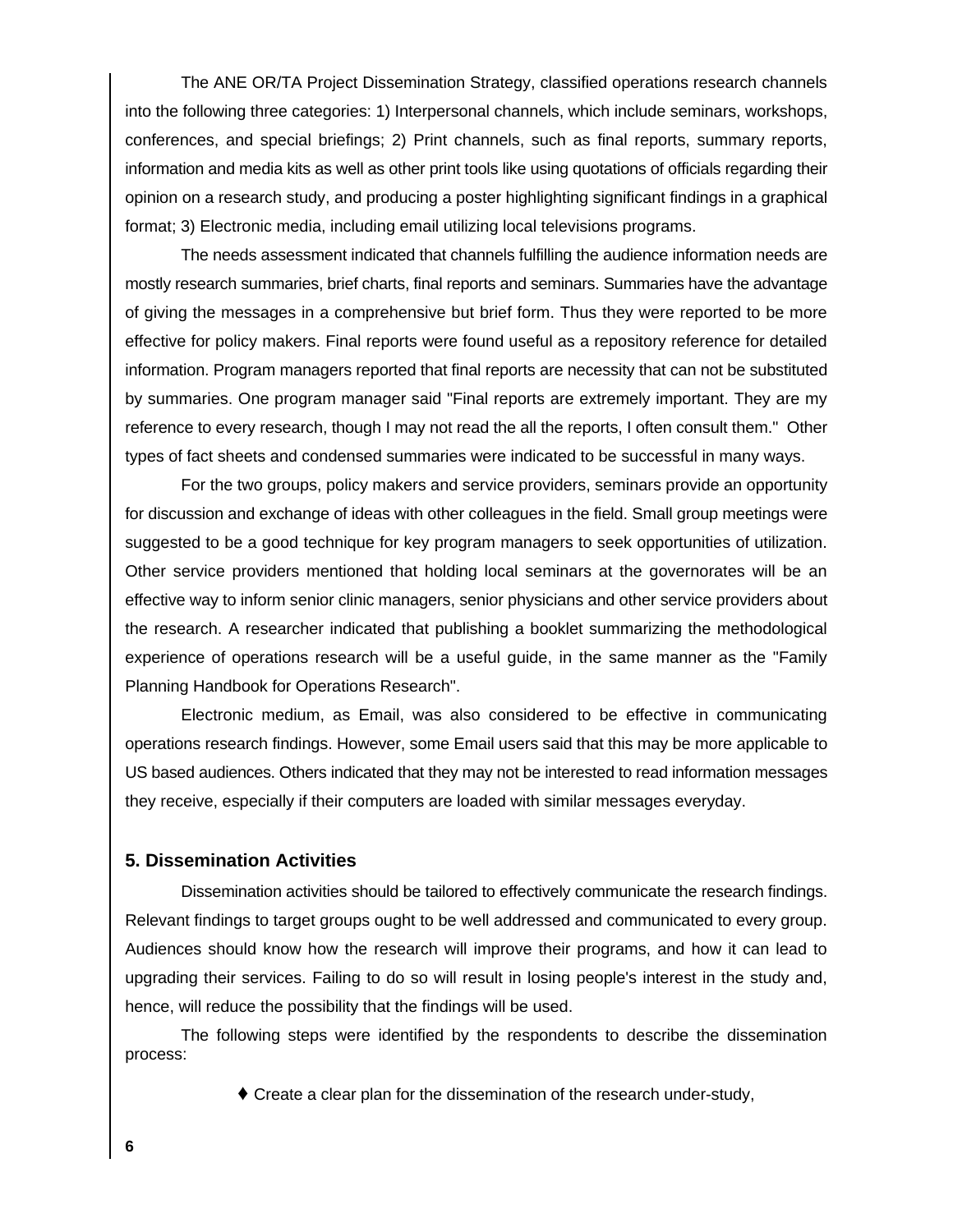$\triangle$  Conduct a seminar, workshop and / or small group meeting at the start of the research and upon the release of the preliminary findings,

- $\blacklozenge$  Prepare special summaries announcing the beginning of the research,
- $\blacklozenge$  Issue an interim report upon availability of preliminary findings,

 $\blacklozenge$  When possible, keep photographs that document the research process at its different stages.

- $\blacklozenge$  Issue the final report upon completion of the study,
- ♦ Issue Arabic and English summary reports,
- $\blacklozenge$  Organize an end of project seminar to disseminate the final findings,
- Ç Prepare special briefing kits and information sheets for different occasions,
- $\blacklozenge$  Distribute summary reports to concerned target groups,
- $\blacklozenge$  Synthesize the research findings to be used for training and other purposes,
- $\triangle$  Contact the media when the research topic is of public concern.

However, there are some problems that usually impede many of these activities. One is unavailability of good mailing lists that are clearly classified. Creating the right classifications of categories on the lists remains the main problem for many organizations.

Evaluation of communications activities is another critical element that could be approached in different ways. Some of the evaluation methods mentioned during the agency review survey included tracking received requests for publications while distinguishing the institutions or individuals requesting these publications, conducting an on site evaluation for major events as conferences and workshops, soliciting readers' feedback and developing distribution plans for materials and tracking how it was implemented.

#### **6. Assessment of the Dissemination Program of ANE OR/TA Project**

The ANE OR/TA dissemination program was considered to be successful in communicating operations research findings. However, there is more to be done. For example, many respondents thought that there is a need to further publicize the OR messages. In other words, a research project should not be considered completed as soon as a final report is released. Findings should be continually presented to different groups at various occasions.

In one interview it was suggested that dissemination seminars should be announced early enough to provide the chance to attend such an event. Also, reports and summaries should be available along with the invitations to allow for a productive discussion during the seminars.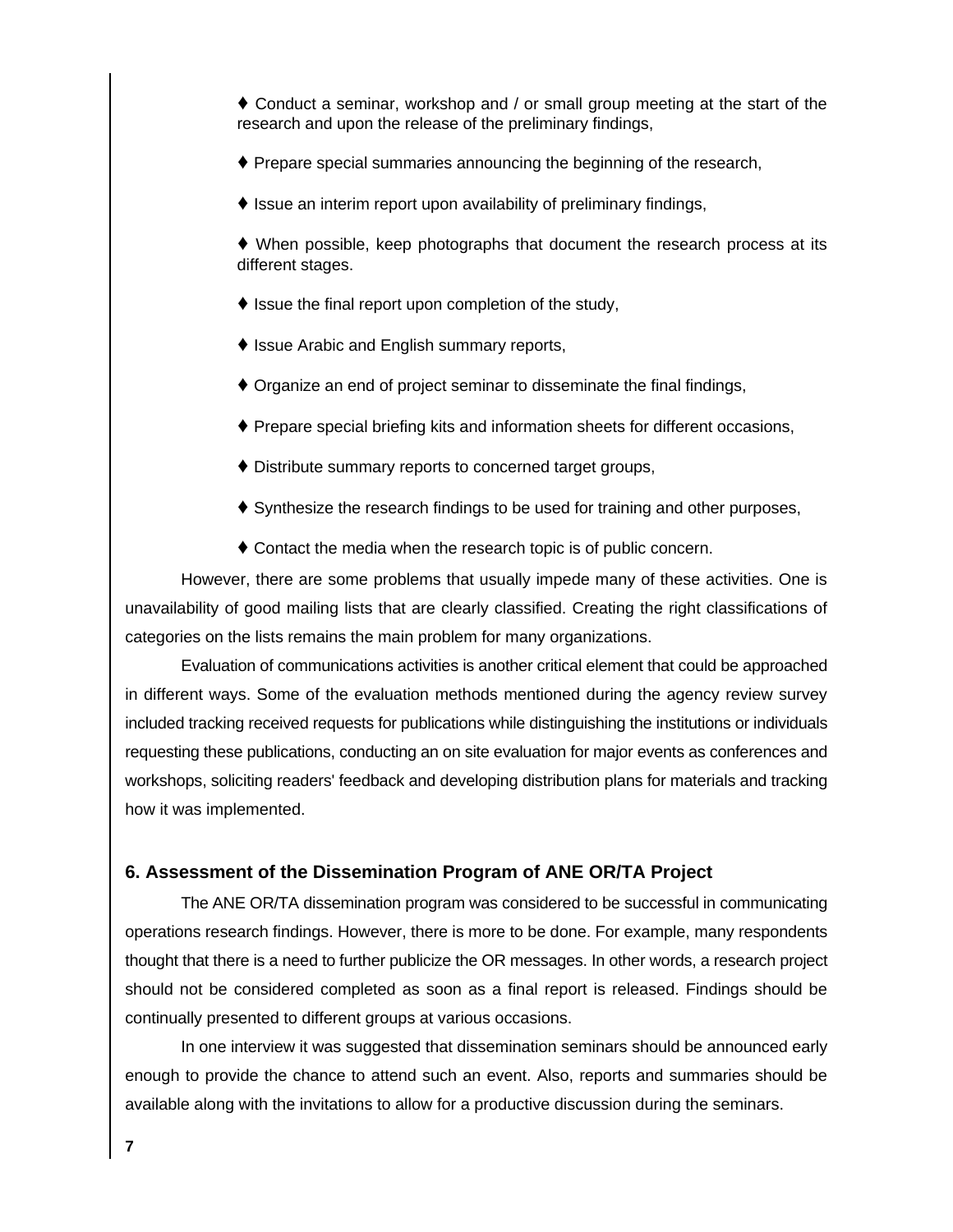When respondents were asked to list some of the communications channels used to disseminate results of the ANE OR/TA Project research, the majority were able to name two or three channels on average. These were mostly final reports, final seminars and research summaries. Though, the Alternatives newsletter was not well recognized, in the cases when it was mentioned it was considered a useful device. It was also perceived as an interesting medium to learn about research news and other regional activities. Yet, some respondents suggested that giving a theme to every issue and presenting the newsletter around that theme may increase its readability. Others indicated that the format is one of the important elements that need to be reconsidered to be as attractive as the research summaries package, for example. In general, the most successful communication channel of the ANE OR/TA Project were mentioned to be the final reports and research summaries.

A scale of one to five was used to rate the content of the dissemination materials (one indicated strongly disapprove and five strongly approve). The content of the ANE OR/TA project materials were perceived to be very clear, consistent, easy to comprehend, acceptable and to some extent useful. However, the timelineness of the message presentation was at the lower side of the scale.

In general it was mentioned that the strongest elements of the dissemination program are the availability of materials, clarity of the messages, and the organization of final seminars. The elements that still need more efforts are the follow up on the utilization of findings, stronger coordination with other agencies, disseminating the messages in a more timely manner, especially before the studies' final seminars.

## **7. Networking with National and International Organizations: Communications Round-table Discussion**

As part of this needs assessment, the communications officer of the ANE OR/TA project convened a round-table discussion attended by 12 communications specialists of different organizations at the Population Council office in Cairo, last January 16, 1996. The objectives of the meeting were to identify opportunities for cooperation with other organizations in dissemination of research, learn about the experiences and the lessons learned. The theme of the discussion was "Defining audience information needs in dissemination of research". The two major outcomes of this meeting were learning about the different programs of the attendants and their communications and dissemination capacity. Second, some of the common audiences' information needs were defined for further discussion and for seeking means of collaboration.

The attendants agreed to make this group a working body that will meet quarterly to discuss communications activities. A scope of work will be discussed in the next group meeting set for April 10, 1996. It was agreed that the major areas of coordination that concern this group are dissemination and utilization of research, training *(where communication is concerned),* and working with NGOs and the media. It was suggested that some of the activities to fulfill the above areas could include: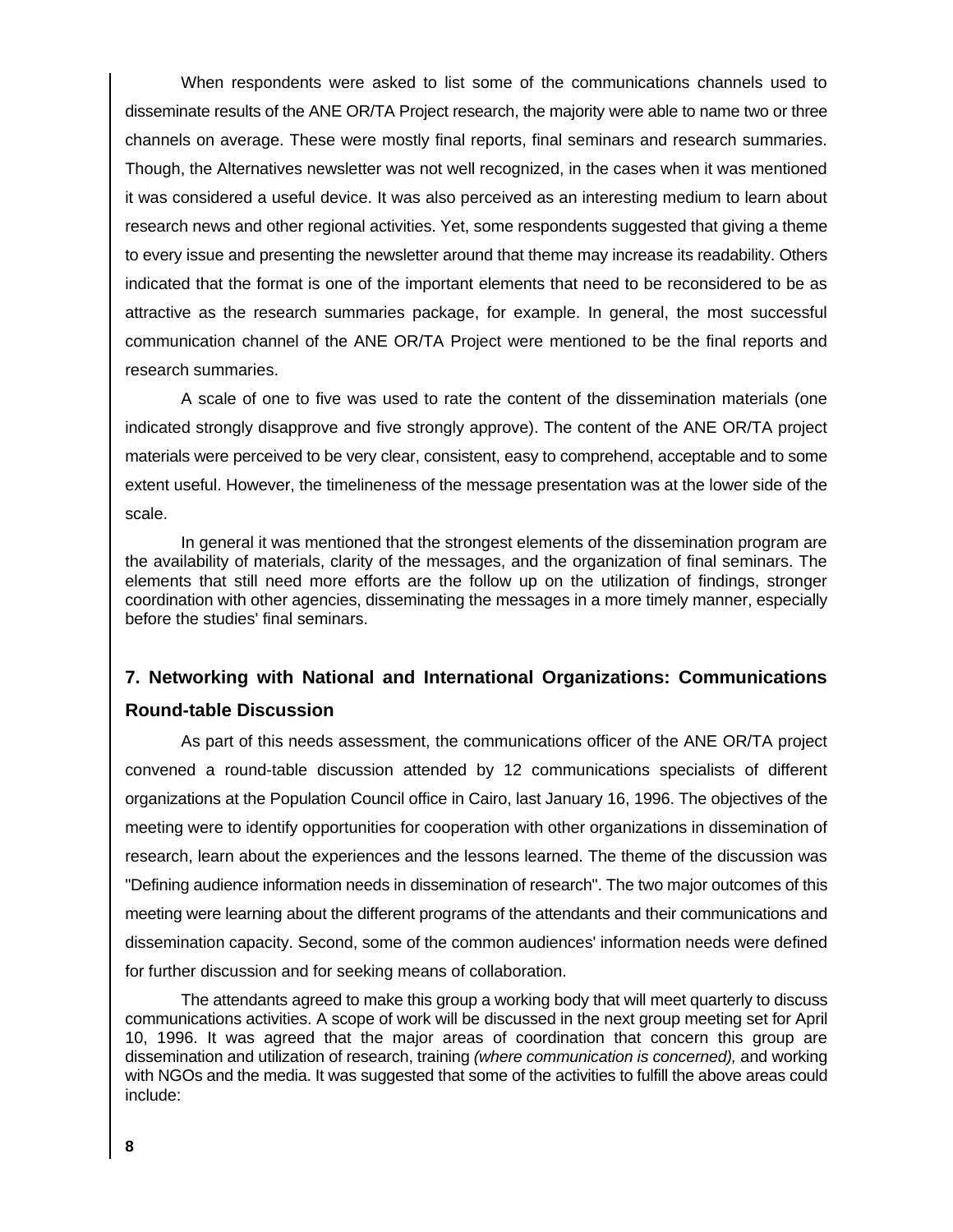- $\checkmark$  Mapping of research in related areas. (A starting point will be that each attendant in the next meeting will present a summary of his/her research program and its dissemination plan)
- $\checkmark$  Exchange of materials related to research,

 $\checkmark$  Exchange of experience on targeting special audience groups,

 $\checkmark$  Exchange of information on various resources for facilitating communication activities.

This round-table discussion served as a tool to establish links with national and international organizations working in Egypt. The group activities will provide an opportunity for more systematic cooperation and a wider dissemination of results, especially with the ANE OR/TA Project target groups.

## **LESSONS LEARNED FROM THE NEEDS ASSESSMENT AND FOLLOW UP ACTIVITIES**

The following points summarizes the lessons learned from this needs assessment and the follow up activities:

**There is a general satisfaction with the dissemination activities of the ANE OR/TA Project.** Yet there are areas that require more work. Follow up activities after research studies are completed should be strengthened. Repackaging research findings for use at different occasions is another way of spreading the messages and enhancing the utilization of findings.

**E** Networking and coordination of activities in the area of dissemination and utilization of research is an important professional activity that the ANE OR/TA project can stimulate and nurture.

**Policy makers and program managers tend to prefer learning about the research findings** through targeted small group meeting and/or dissemination seminars in addition to brief summaries. Providing complete final reports as well as other types of summaries, should be done sometimes before final dissemination seminars to allow for a more productive discussion.

**Exploring new groups to disseminate the findings of research (eg. the medical syndicates** and women's groups should be considered.

**Using electronic channels, as Email, should be carefully planned for, though, this medium** maybe more suitable for US based audiences than those in Egypt.

 $\blacksquare$  "Alternatives" format and themes will become more responsive to our audiences' needs.

■ The planned ANE OR/TA Project publication, "Lessons Learned Booklet" should be an opportunity to communicate the major outcomes of the ANE OR/TA Project over the past five years, utilization of research and its impact on policy and / or other programs. This booklet should also highlight the experience of the project in creating this impact.

■ A publications on synthesizing the experience of the ANE OR/TA Project methodology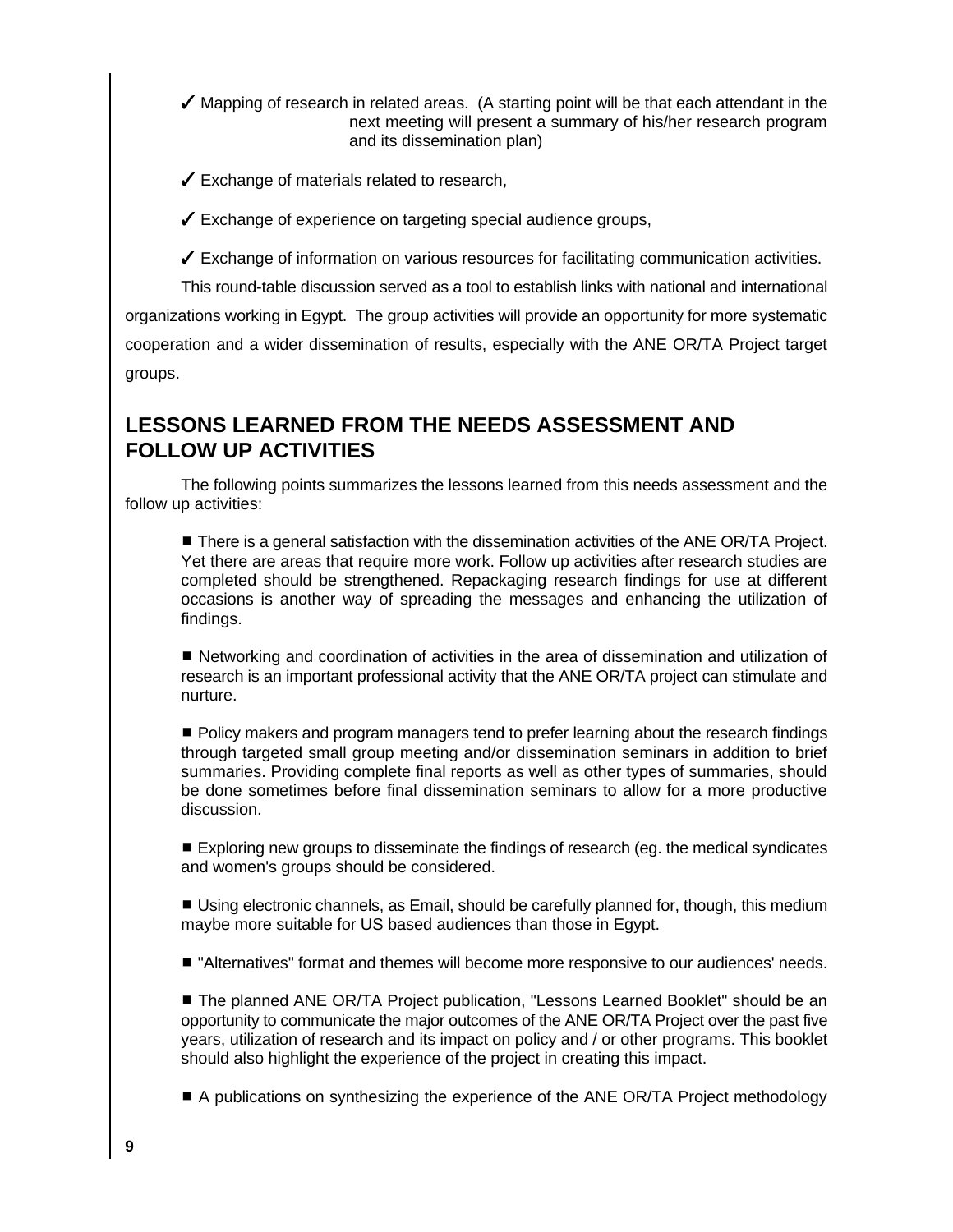designs should be considered. This publication will be mainly addressed to researchers and could be distributed locally, regionally and internationally.

**The evaluation of communications activities should be strengthened. Tools such as the** tracking of requests for publications both institutional and individual and readers' feedback need to be used more frequently. Other activities like conducting small scale survey to follow up dissemination and utilization activities are also desirable.

■ A file of resources for conducting communications activities, eg. editing, translation, art design...etc. is available.

## **CONCLUSION**

This small scale study helped to widen the knowledge of the ANE OR/TA Project target groups, messages and channels. It also provided an overall assessment of the project dissemination program, and the audience feedback to implemented activities. In many ways, this needs assessment strengthened the basis for implementing forthcoming dissemination activities. The Evaluation techniques used by other organizations were useful to learn about. This exercise has also produced many important lessons that will not only be useful to the dissemination program of the ANE OR/TA project, but also to other OR Projects and similar programs in other organizations both within Egypt and in other countries.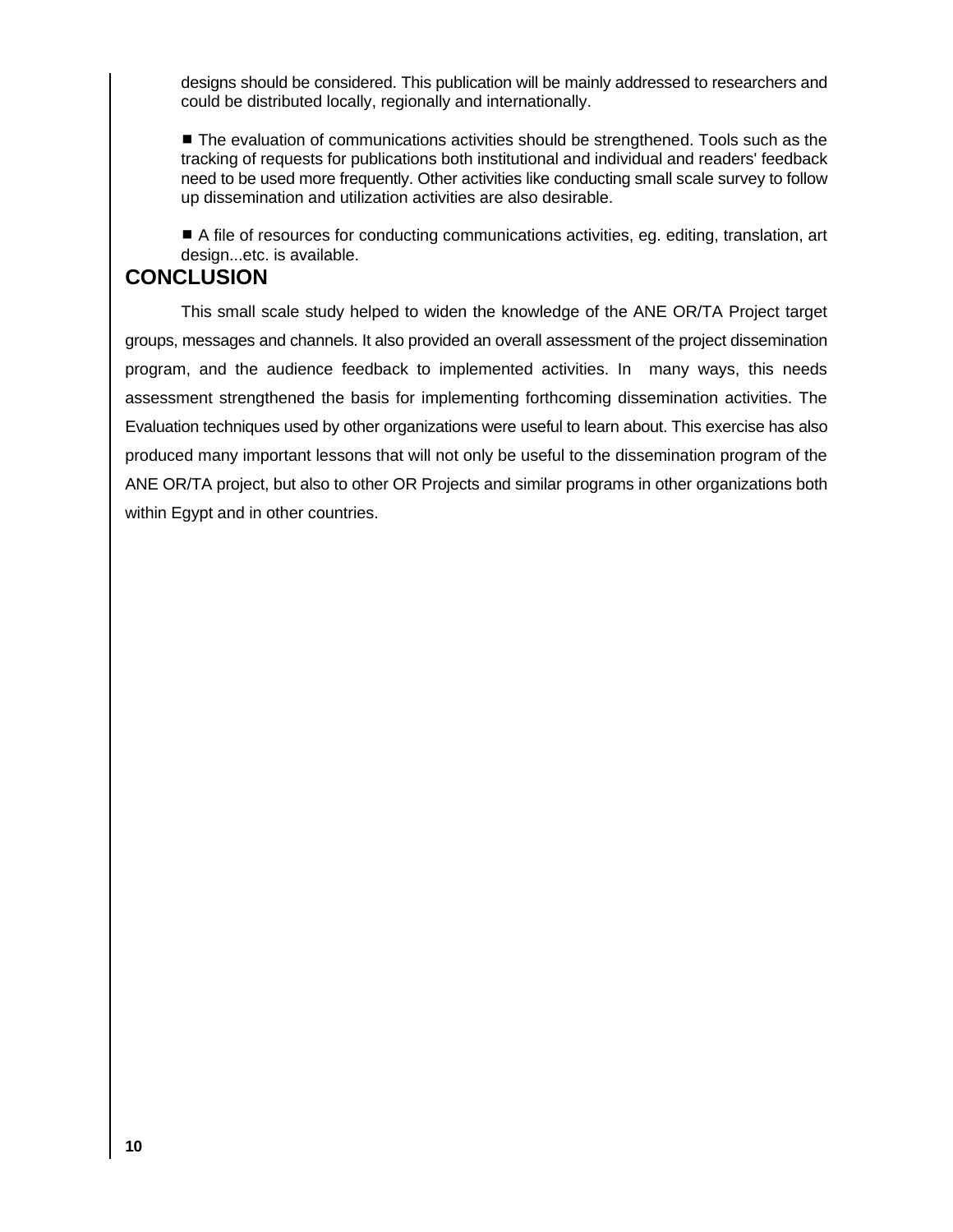### **REFERENCES**

Bertrand Jane T, Robert J Magnani and James C. Knowles. Handbook of Indicators for Family Planning Program Evaluation. The Evaluation Project, 1994.

Creswell, John W. Research Design: Qualitative and Quantitative Approaches. London: Sage Publications, 1994.

Helitzer-Allen, Deborah L. and Hubert A. Allen, Jr. The Manual for Targeted Intervention Research on Sexually Transmitted Illnesses with Community Members. Family Health International, 1994.

Katz, Karen, Karen Hardee and Michele T. Villinski. Quality of Care in Family Planning: A Catalog of Assessment and Improvement Tools. Family Health International, 1993.

Maibach, Edward and Roxanne Louiselle Parrott (Eds.). Designing Health Messages: Approaches from Communications Theory and Public Health Practice. London: Sage Publications, 1995.

. Project Design for Program Managers. The Center for Development and Population Activities (CEDPA), 1994.

Rogers, Everett M and Rekha Agarwala-Rogers. Evaluation Research on Family Planning Communications. UNESCO, 1974.

Starrs Ann M, and Rahna R. Rizzuto. Getting the Message Out: Designing an Information Campaign on Women's Health. Family Care International, 1995.

Taylor Carol, Fitz Gibbon and Lynn Lyons Morris. How to Design a Program Evaluation. London: Sage Publications, 1987.

Wallack, Lawrence, Lori Dorfman, David Jernigan and Makani Themba. Media Advocacy and Public Health: Power for Prevention. Newbury Park: Sage Publications, 1993.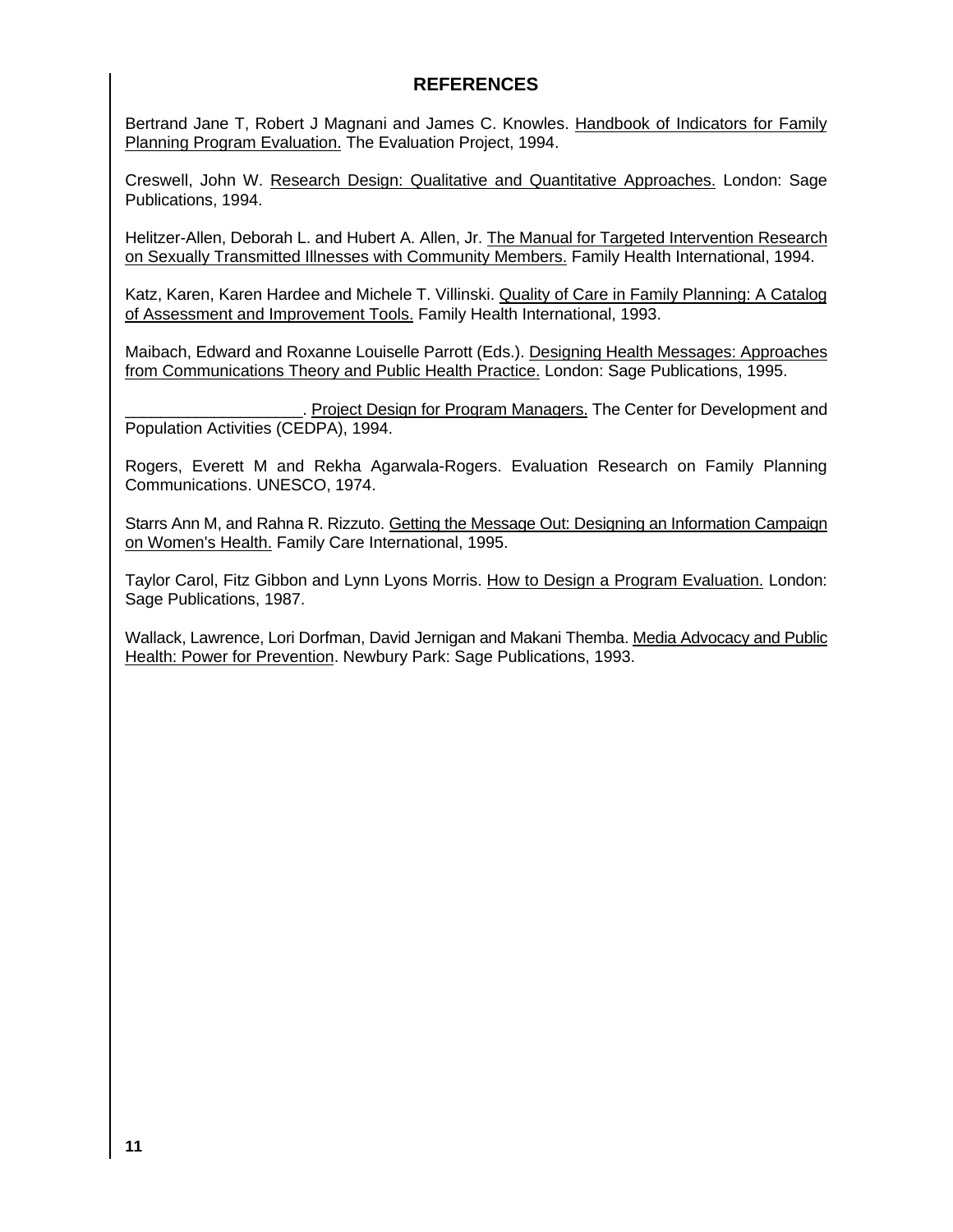### **APPENDIX A**

**Agencies contacted for review of their communications program:**

1. Demographic Health Survey (DHS)

2. UNICEF

#### **List of Interviewees:**

1. Dr. Magdy Khaled Training Specialist Population Project Consortium (PPC)

2. Dr. Ayman Abdel Mohsen **Director** Private Sector Initiative Project (PSI)

3. Dr. Hassan El Gebally **Director** System Development Project, Ministry of Health (SDP Project)

4. Ms. Amani Selim, Project Management Specialist United States Agency For International Development (USAID/Cairo)

5. Ms. Jocelyn DeJong Reproductive Health Officer Ford Foundation

6. Dr. Fatma El Zanaty Associate Professor Cairo University and Technical Director of the EDHS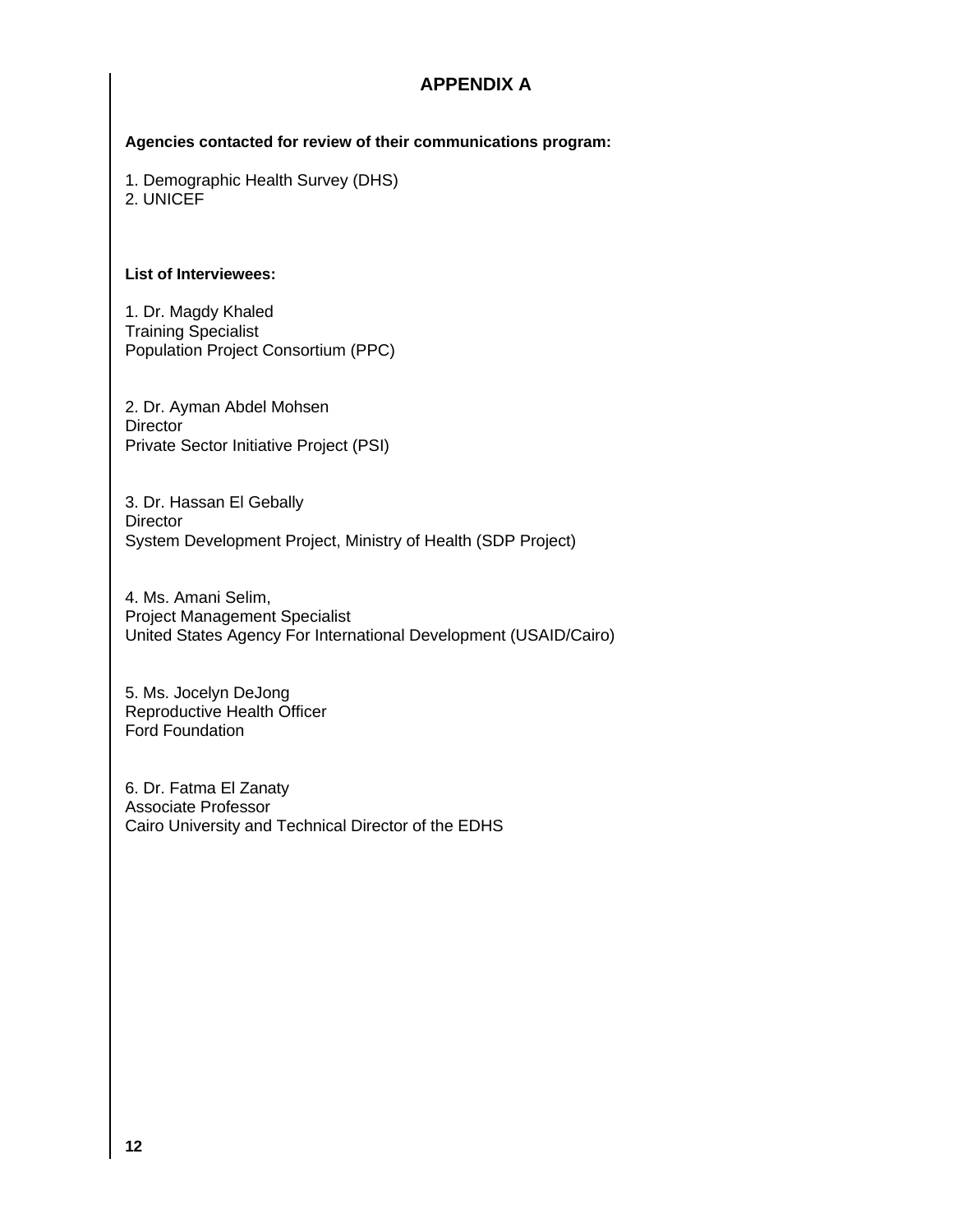## **APPENDIX B Communication Round Table Discussion on Dissemination & Communication of Research**

## **Minutes of Discussion**

### **Attendants:**

Mr. Ron Hess Ms. Sawsan El Bakly Dr. Samir El Alfy Ms. Mary Halim Basta Dr. Salah Eldin Mohammed Dr. Hassan El Gebaly Ms. Nagwa Farag **Dr. Kamel Fayoumi** Ms. Dina Zahran Mr. Dina Osman Ms. Sahar Hegazi Dr. Nahla Abdel Tawab

*(for full information, please refer to attached grid of list of participants)*

### **Absents:**

 $\overline{a}$ 

Mr. Fathi Osman (Director, IE&C Office/SIS) Dr. Mohammed Edrees (Director, CSI Project) Mr. Gamal El Nahas (Director, IE&C Project/NPC) Dr. Samir Khamis (National Consultant, IE&C Project/NPC)

- Sahar Hegazi (The Population Council) started the discussion reviewing the objectives of the meeting which include sharing the experience of communication and dissemination of research. She identified some of the problems that hinder dissemination as for example the lack of coordination among concerned groups.
- Dr. Samir El Alfy (IE&C Center) and Dr. Karem Fayoumy (Regional Center for Training) mentioned that there are many areas, where coordination of communication activities is highly needed, in addition to dissemination. For example, rumors about some contraceptives as the injectable is considered a major obstacle in the program development. In spite of the fact that nurses and physicians were trained at the Regional Center for Training (RCT) on how to combat these rumors, it was found out that in El Wadi El Gadid governorate, for example, rumors come from the physicians themselves.
- Ms. Sawsan El Bakly and Dr. Hassan El Gebaly (System Development Project) explained the need to better coordinate interpersonal communication activities. Educational courses could be for 2 or 3 weeks, since physicians have no proper communication skills and there is a great communication gap between providers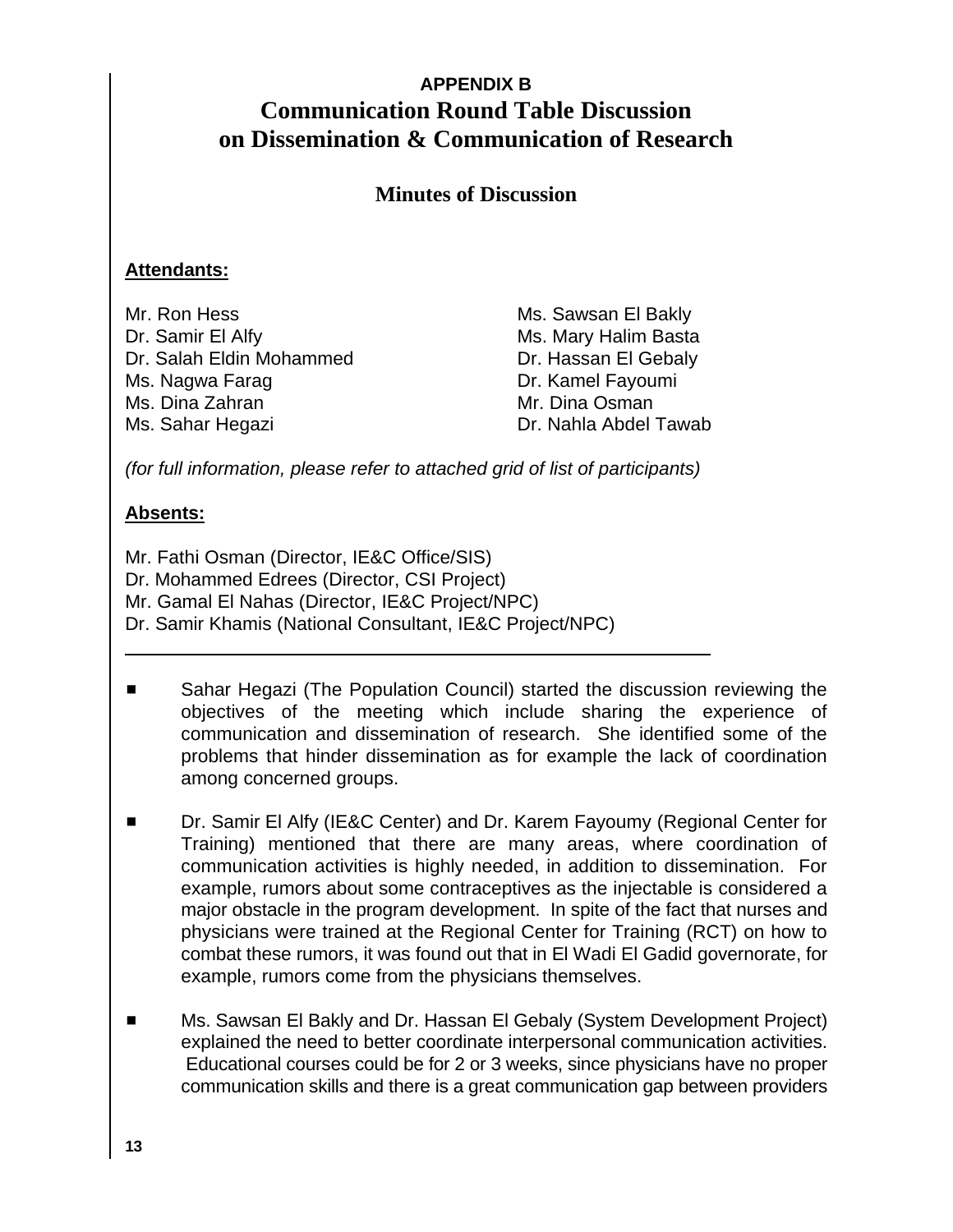and clients especially where family planning and reproductive health are concerned. Research related messages could be then used in these training sessions.

- Mary Halim (Research Management Unit) presented the new Database project of RMU and explained the methodology of data collection and the use of this data. She also distributed a summary grid of RMU research studies.
- **EXECT** Ron Hess (Population Project Consortium) gave a brief presentation on some of the communication studies conducted with IE&C center and SDP Project (a handout was distributed).
- Nagwa Farag (UNICEF) mentioned the need for having one pool for referring to communication and population studies, which will require constant update. She briefed the group on a Qualitative / Quantitative study on Child Media Habits and on the UNICEF most recent project on Healthy Mother Healthy Child. She also explained some of the UNICEF communication and dissemination activities in training the media professionals, briefing parliamentaries and working with NGOs.
- Sahar Hegazi presented a quick overview on the studies conducted by the Asia and Near East Operations Research and Technical Assistance Project (ANE OR/TA Project) concerning family planning and reproductive health. Following, Nahla Abdel Tawab (The Population Council) briefed the group on the forthcoming counseling study of husbands and wives.
- **EXED** Dina Osman (Egyptian Family Planning Association) reviewed some of the Egyptian Family Planning Association activities especially related to IE&C. However, she mentioned that their main communication problem is the lack of public awareness of clinics and services provided by EFPA.
- It was mentioned that among the needy groups for communication assistance is the NGO sector who should learn the different types of communication activities and doing community outreach.

### **The Following was agreed upon:**

- **EXECUTE:** Attendants agreed to make this group a continuous working body called "Communication Coordinating Group".
- The group should meet quarterly to discuss specific activities that could be coordinated.
- Sahar Hegazi and Nagwa Farag will draft some form of a specific scope of work for the group to be discussed next time. Yet, it was generally agreed that the major areas of coordination are:
	- Dissemination and Utilization of research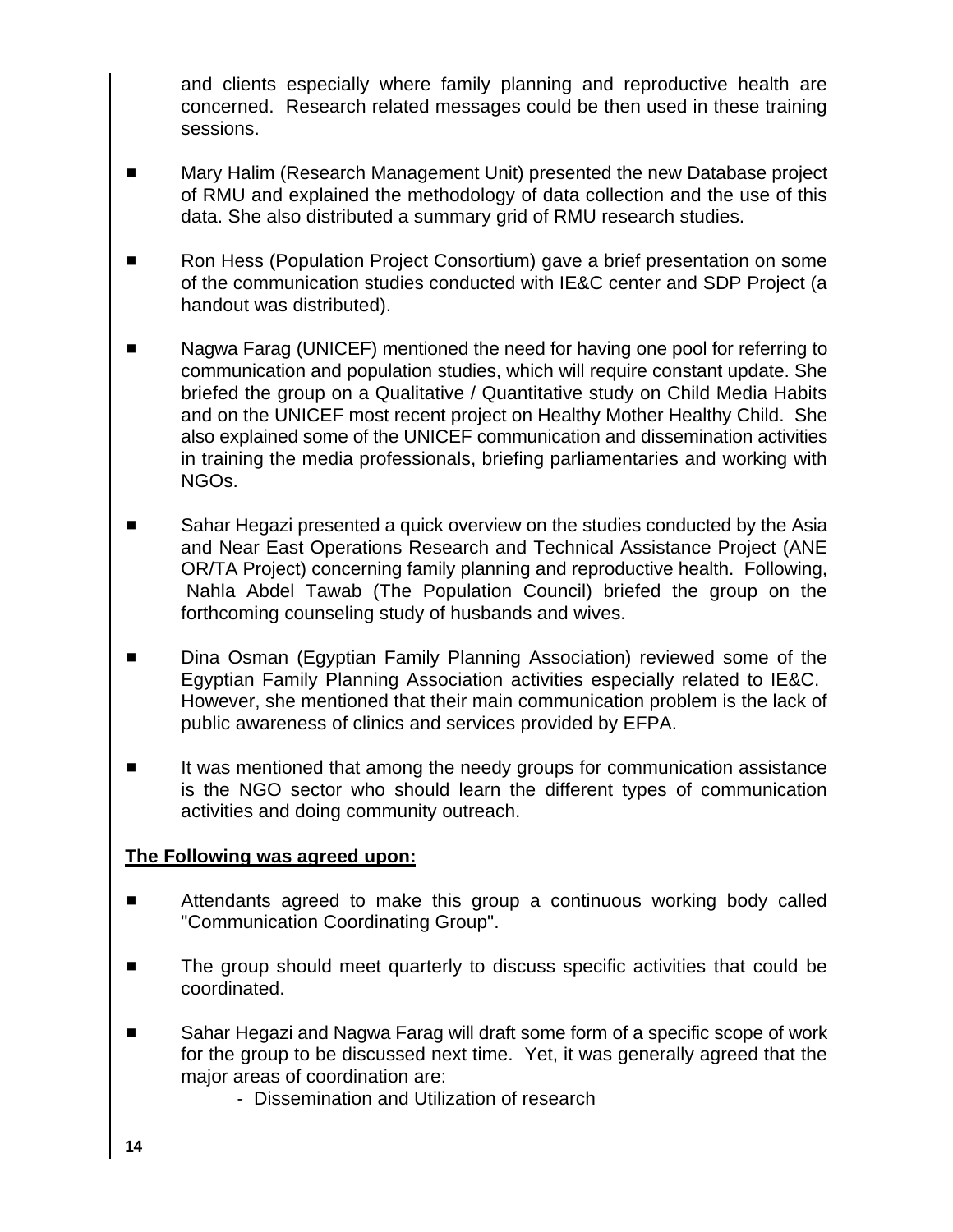- Training *(where communication is concerned)*
- Working with NGOs *(where communication is concerned)*
- It was suggested that some of the activities to fulfill the above areas could include:
	- Mapping of research in related areas. (A starting point will be that each attendant of the next meeting will present the group with a summary of his/her research program and its dissemination plan)
	- Exchange of materials and resources related to research,
	- Exchange of experience on targeting special audience groups,
	- Exchange of information on various resources for facilitating communication activities.
- **EXECUTE:** Next meeting was set for **April 10, 1996 between 12:00 to 3:00 pm. at the Population Council office**.
- $\blacksquare$  The Agenda for next meeting will be tentatively:
	- Review of meeting agenda,
	- Review of the group scope of work,
	- Presentation by each organization on their research program, and discussion of related dissemination activities possible for coordination.
- **Each presenter should provide** the following information:
	- Title of the study
	- Date
	- Principle investigator & implementing Agency
	- Project Status (on-going completed)
	- Brief description of each study objectives, methodology and main findings
	- Your dissemination and utilization plans

### **Information should be forwarded to:**

Ron Hess IE&C Specialist Population Council Consortium of Egypt 1 Aisha El Taymouria St., 7th Floor Garden City, Cairo, Egypt Tel: 3558150/ 8151/ 8152 Fax: 3559844

Ron has volunteered to put all the information in a common shape ready for distribution and discussion during the next meeting. **ALL INFORMATION SHOULD BE SENT TO RON BY FEB. 15**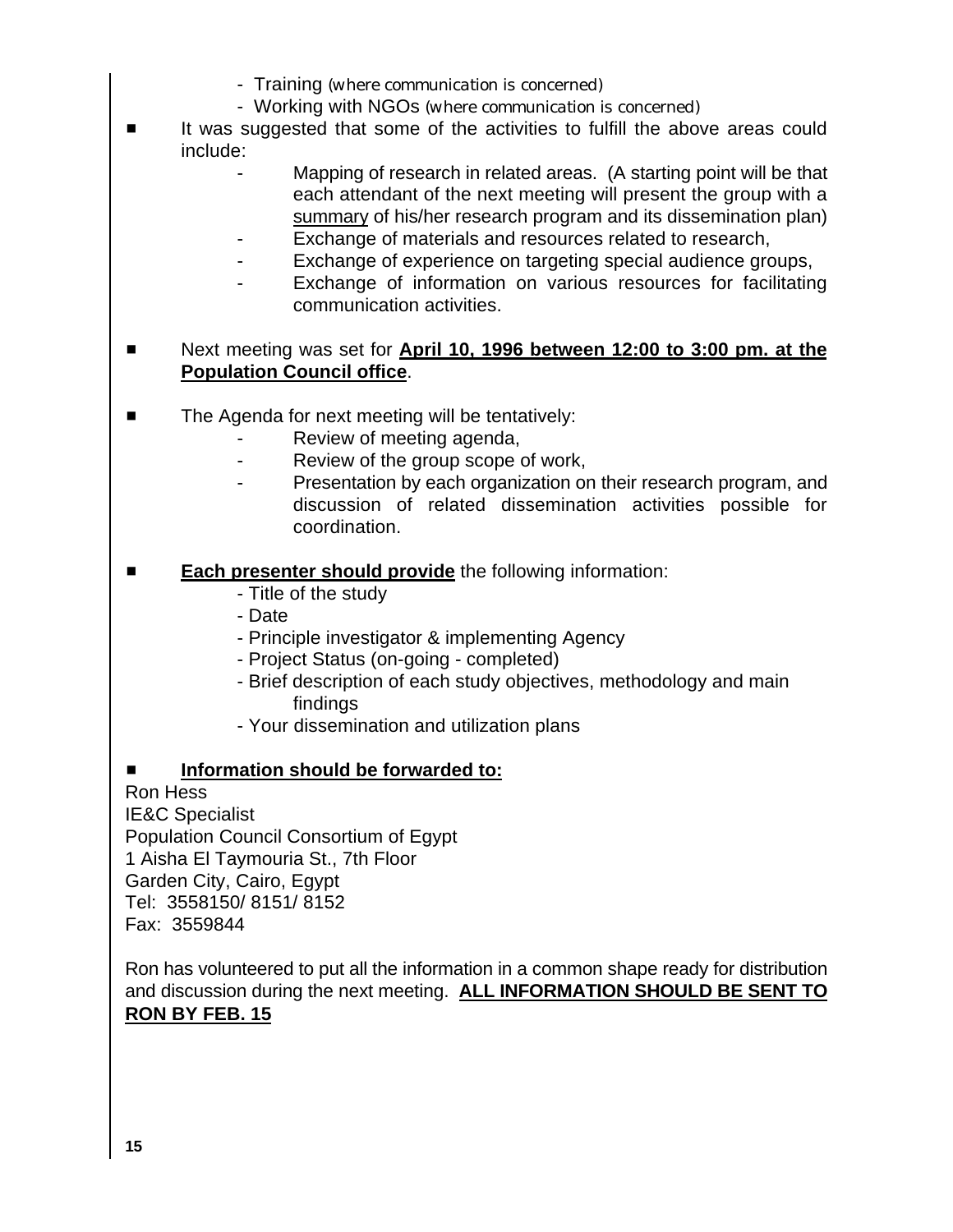# List of Participants of the Communications Round Table Discussion The Population Council -- January 16, 1996

| <b>Name</b>                    | <b>Title</b>                      | Organization                                                              | Address -- Tel. -- Fax                                          |
|--------------------------------|-----------------------------------|---------------------------------------------------------------------------|-----------------------------------------------------------------|
| 1. Mr. Ron Hess                | <b>Resident Consultant</b>        | <b>Population Project</b><br>Consortium (PPC)                             | 1 Aisha El Taimouria St.<br>T: 3558150                          |
| 2. Dr. Samir El Alfy           | <b>SIS/IEC Consultant</b>         | <b>IE&amp;C Center - System</b><br><b>Development Project</b><br>(SDP)    | 3 Tahrir Sq.<br>T: 3556688                                      |
| 3. Dr. Salah Eldin<br>Mohammed | <b>IEC Officer at SDP Project</b> | <b>System Development</b><br>Project (SDP) - Ministry of<br>Health (MOH)  | 3 Maglis El Shaab St., Kasr El<br>Eini<br>T: 3554937            |
| 4. Ms. Sawsan El Bakly         | <b>IEC Consultant to SDP/MOH</b>  | <b>System Development</b><br>Project (SDP) - Ministry of<br>Health (MOH)  | 3 Maglis El Shaab St., Kasr El<br>Eini<br>T: 3554937            |
| 5. Ms. Mary Halim              | <b>NPC/RMU Dissemination</b>      | <b>National Population</b><br>Council - Research<br>Management Unit (RMU) | Kornishe El Nil, Maadi<br>T: 3638551                            |
| 6. Dr. Hassan El Gebaly        | <b>Executive Director</b>         | <b>System Development</b><br>Project (SDP)                                | 3 Maglis El Shaab St., Kasr El<br>Eini<br>T: 3554937 F: 3557009 |
| 7. Ms. Dina Osman              | <b>IEC Officer</b>                | <b>Egyptian Family Planning</b><br><b>Association (EFPA)</b>              | 6 Gizerat El Arab<br>T: 3607329 F: 3607328                      |

**16**